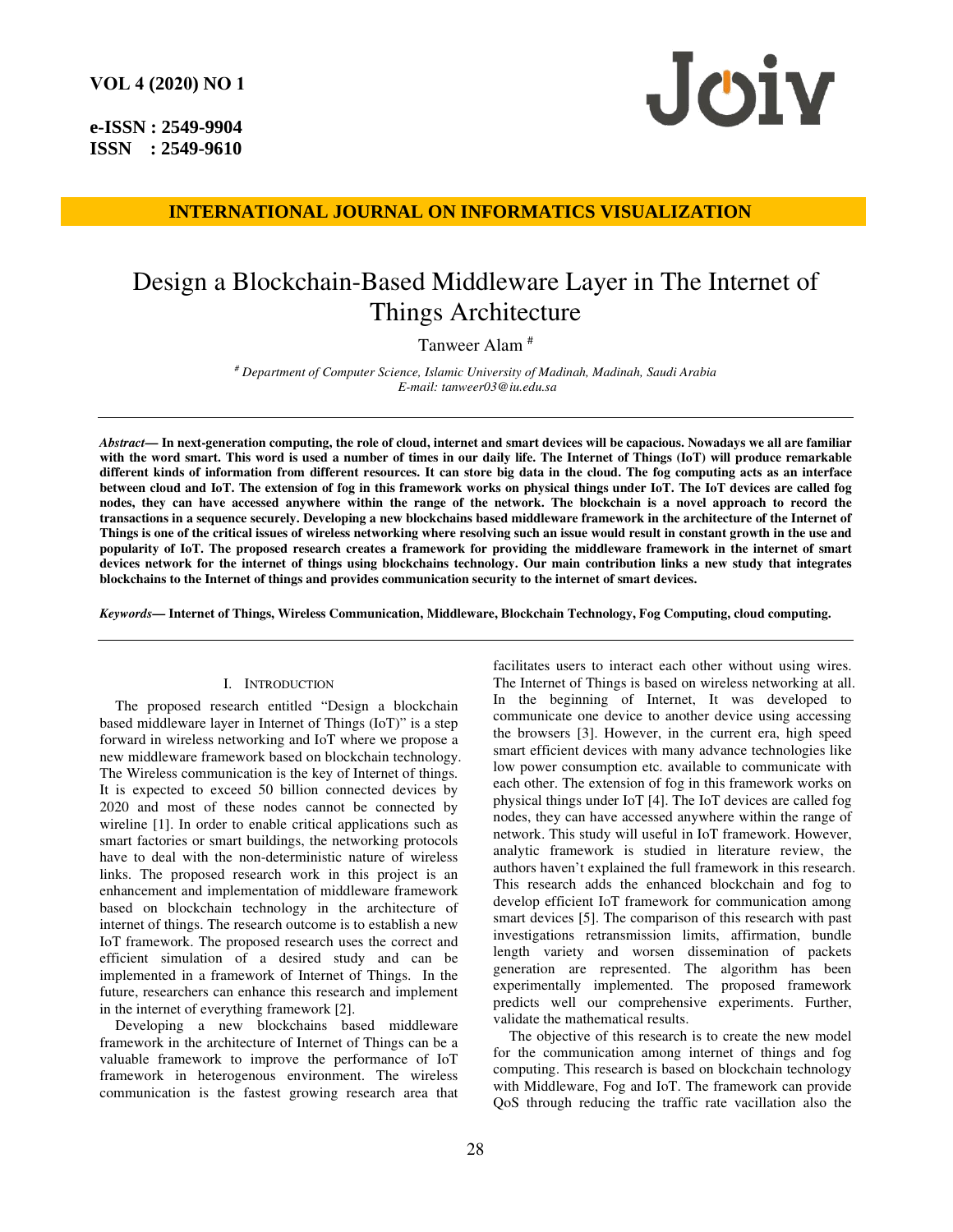variety of the quantity of smart devices. In this research we consider idle state in order to makes our examination more efficient, at that point the general execution regarding the overall performance of the framework is evaluated. The IoT-Fog in this framework will monitor and analyse the real-time data collected from fog nodes and then taking the action.

The following are the key points-

- 1. The research is primarily focused on IoT. It enables smart devices to communicate with another devices among internet of smart devices using blockchain technology.
- 2. The proposed framework for communication will access across the internet of smart devices.
- 3. The results of proposed research will be compared with previous study in the same area.

### II. LITERATURE SURVEY

In 1991, Theodore S. Rappaport published an article entitles "The wireless revolution", in this paper he presented the wireless communications is the emerging technology as a key for communication among human as well as devices [6].

In 1994, Andy Harter and Andy Hopper published the article entitled "A Distributed Location system for the active office", in this paper, they presented infrared sensor arrangements using badges for communication among devices and workstations. In 1994, Tristan R Ichardson, FrazerbeNnett, Glenford Mapp, And Andy Hopper presented an article on "A ubiquitous, personalized computing environment for all Telephony in an X Window System Environment", in this article they presented X windows systems, X protocol for securing the communication between client and server. In the article, authors represented "System Software for Ubiquitous Computing" for integration of different kinds of network, also create connection among the devices in different types of network [7].

In 2002 researchers published an article entitled "Connecting the Physical World with Pervasive Networks", in this article they address the challenges and opportunities of instrumenting the physical world with pervasive networks of sensor-rich, embedded computation. The cloud computing came as a consequences of continues development of computing paradigms. The emergence of these technologies has established the appearance of (SaaS) software as a service which states that consumers are not required to purchase the software rather than baying according to their own demand [8].

In the med of 2006, Amazon achieved a prominent milestone by testing elastic computing cloud (EC 2) which initialized the spark of cloud computing in it. However, the term cloud computing has not coned until March 2007. The following year brought even more rapid development of the newly emerged paradigm. Furthermore, the cloud computing infrastructure services have widened to include (SaaS) software as a service.

In the mid of 2012, oracle cloud has been introduced, where it supports different deployment models. It is provisioned as the first unified collection of it solutions which is under continues developments. Nowadays, typing a cloud computing in any search engine will result in a tremendous result. For example, it would result more than 139,000,000 matches in Google.

In May 2014, Lihong Jiang et al published an article entitled "An IoT-Oriented Data Storage Framework in Cloud Computing Platform", they focused on data storage framework that is not only enabling efficient storing of massive IoT data, but also integrating both structured and unstructured data. In this article, introduced the IoT ecosystem and key technologies to support IoT communications [9].

In 2016, Maria Rita Palattella et al published an article entitled "Internet of Things in the 5G Era: Enablers, Architecture and Business Models", in this article they presented 5G technologies for the IoT, by considering both the technological and standardization aspects [10].

In 2018, Pradip Kumar Sharma, Mu-Yen Chen and Jong Hyuk Par published an article entitled, "A Software Defined Fog Node Based Distributed Blockchain Cloud Architecture for IoT". They presented software defined node using blockchain cloud for IoT [11].

## III. CLOUD, FOG AND EMBEDDED DEVICES

The smart devices are increasing exponentially day by day in the whole world. They provide much more facility to the end users [12] and also attach with their daily life. Smart devices can connect to the internet easily for sending and receiving data within the network. The smart devices are not just smart phones, it may be smart refrigerator, Smart home automation entry point, smart air conditioners, Smart hubs, Smart thermostat [13], Color changing smart LEDs, Smart Watches and smart Tablets etc. in internet of things framework they are connected to each other through internet [14], [15].

TABLE 1 IOT DEVICES INSTALLED CATEGORY AND YEAR WISE (IN MILLIONS)

| Category           | 2016   | 2017   | 2018    | 2020    |
|--------------------|--------|--------|---------|---------|
| <b>IoT</b> Devices | 3963.0 | 5244.3 | 7036.3  | 12863.0 |
| Business:          | 1102.1 | 1501.0 | 2132.6  | 4381.4  |
| Across             |        |        |         |         |
| Industries         |        |        |         |         |
| Business:          | 1316.6 | 1635.4 | 2027.7  | 3171.0  |
| Vertical           |        |        |         |         |
| specific           |        |        |         |         |
| Total              | 6381.8 | 8380.6 | 11196.6 | 20415.4 |

The proposed research plan builds research on extending the communication in internet of things using fog and blockchain technology. The transfer data from one configuration to another using wireless networks starts from 1973 in the form of packets radio network [16]. They were able to communicate with another same configuration devices. Recent work is continuing on a project called the Serval Project [17]. It provides networks facility to android devices for communication in infrastructure less network. Whereas our research is concerned about the communication in internet of things [18].

The main contribution of this research is the creation of the communication framework and provides reliable and fast communication using fog and blockchain among the internet of smart devices. The previous studies have been focused on the creation and optimization the framework for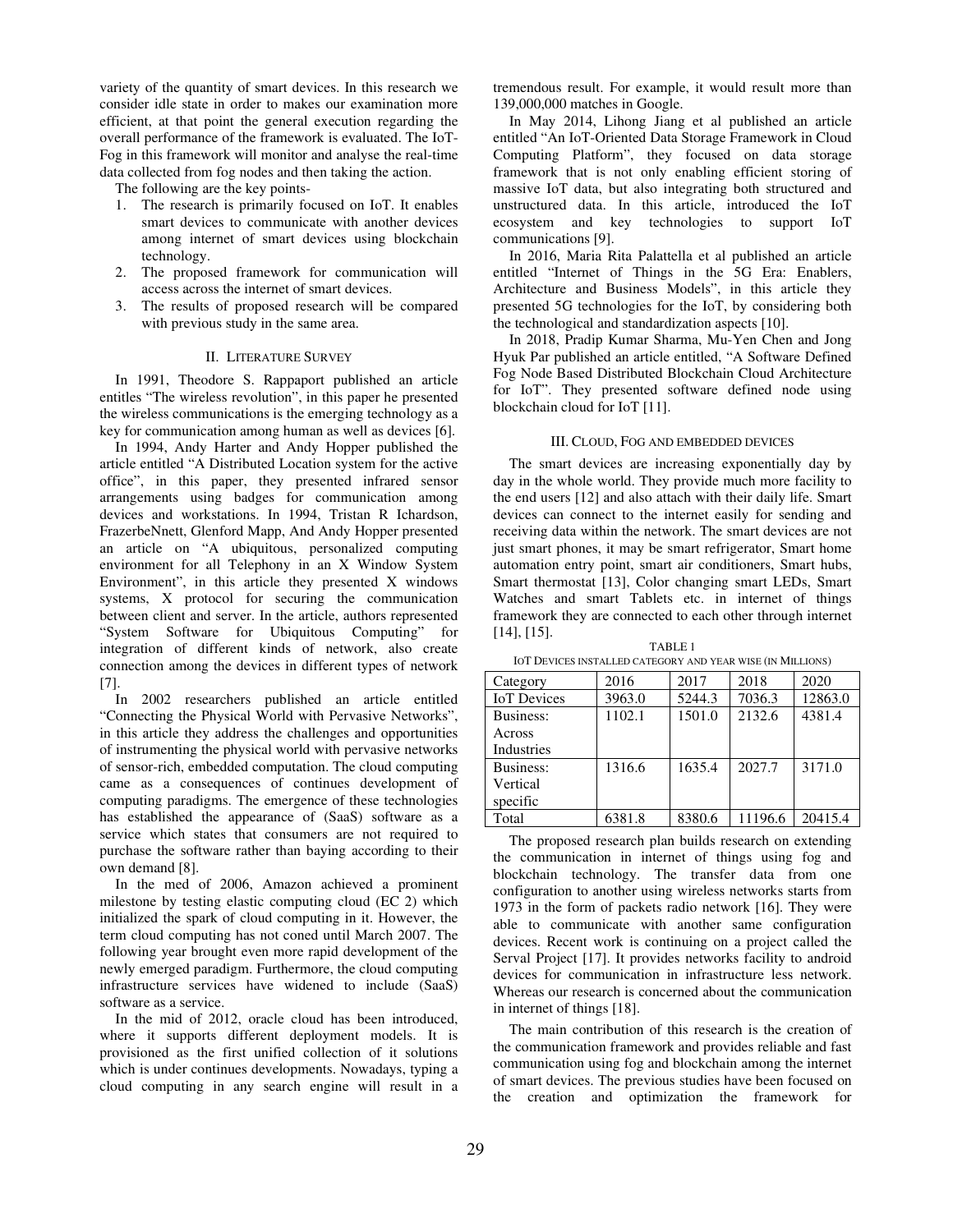communication, but such research doesn't perform the full framework for IoT-Fog communication among internet of smart devices.



Fig. 1 Cloud, Fog and embedded devices

#### IV.RESEARCH METHODOLOGY

The main contribution of this research is designing a framework for communication in Internet of things using fog and blockchain technology [19]. The proposed framework is specifically appropriate for applications in which data is periodically transmitted in internet of smart devices environment. In these applications, on one hand, packets are being produced based on a certain periodic time pattern. On the other hand, service time is always a random variable with general distribution. Therefore, service time might temporarily exceed the period time which, as an inevitable consequence some packets might encounter a busy channel and be dropped [20], [21], [22]. We solve this problem by proposing the new middleware framework. We demonstrate that proposed IoT-Fog framework, not only increases the throughput, but also the direct connection between the generation (sensors) and communication packet systems are eliminated which make the system far more stable. Moreover, in order to enhance the proposed model, we have employed retransmission scheme, variable packet length, and saturated traffic condition. The solution of this research is summarized as follows. The implementation of IoT-Fog framework for communication among internet of smart devices in 5G will be programmed to execute on to the internet of things. The idea will implement into three-layer model, these layers are Fog, Blockchain and IoT. The proposed study supports the wireless networking technology to establish an IoT-Fog framework among internet of things devices [23], [24], [25].

#### V. RESULTS AND DISCUSSION

The proposed framework introduced and presented its role in IoT. The IoT-Fog framework has the following components: -

- a) Devices (Things)
- b) Internet
- c) Middleware
- d) Fog computing with blockchain

In the fog, the modality servers stored the secure resources, the proxies are third party servers that can store protected data and the owners are the legitimate machines [26], [27], [28]. The keys server in middleware generates the encryption and decryption keys. The token provided to the smart device by the authorized blockchains database has the authority to accesses the framework [29], [30], [31], request

the keys from key server, fetch the data from cloud. The figure 2 presents the components of the proposed framework.



Fig. 2 Components of the framework

The following steps are used in the proposed framework.

- 1. The smart contracts published by the modality servers, proxies and owners of fog in the authorized blockchains database.
- 2. The smart device of IoT finds the smart contacts from the authorized blockchains database.
- 3. The authorized blockchains database generates the token for the smart device of IoT.
- 4. The smart device requests the keys from key server in middleware and send the token with request.
- 5. The key server in middleware verify the token from authorized blockchain database and generates key for the smart device and response back to the smart device.
- 6. Now the smart device of IoT is authorized to access the data from the cloud.

#### **REFERENCES**

- [1] Alam T, Benaida M. "The Role of Cloud-MANET Framework in the Internet of Things (IoT)", International Journal of Online<br>Engineering (iJOE). Vol. 14(12), pp. 97-111. DOI: Engineering https://doi.org/10.3991/ijoe.v14i12.8338
- [2] Gardašević, G., Veletić, M., Maletić, N., Vasiljević, D., Radusinović, I., Tomović, S. and Radonjić, M., 2017. The IoT architectural framework, design issues and application domains. Wireless personal communications, 92(1), pp.127-148.
- [3] Alam, Tanweer. "Middleware Implementation in Cloud-MANET Mobility Model for Internet of Smart Devices", International Journal of Computer Science and Network Security, 17(5), 2017. Pp. 86-94
- [4] Alam T, Benaida M. CICS: Cloud–Internet Communication Security Framework for the Internet of Smart Devices. International Journal of Interactive Mobile Technologies (iJIM). 2018 Nov 1;12(6):74-84. DOI: https://doi.org/10.3991/ijim.v12i6.6776
- [5] Tanweer Alam, Baha Rababah, "Convergence of MANET in Communication among Smart Devices in IoT", International Journal of Wireless and Microwave Technologies(IJWMT), Vol.9, No.2, pp. 1-10, 2019. DOI: 10.5815/ijwmt.2019.02.01
- [6] Rappaport, Theodore S., A. Annamalai, R. M. Buehrer, and William H. Tranter. "Wireless communications: past events and a future perspective." IEEE communications Magazine 40, no. 5 (2002): 148- 161.
- [7] Harter, Andy, Andy Hopper, and Cb Qa. "A Distributed Location System for the Active Office." (1993).
- [8] Estrin, Deborah, David Culler, Kris Pister, and Gaurav Sukhatme. "Connecting the physical world with pervasive networks." IEEE pervasive computing 1, no. 1 (2002): 59-69.
- [9] Jiang, Lihong, Li Da Xu, Hongming Cai, Zuhai Jiang, Fenglin Bu, and Boyi Xu. "An IoT-oriented data storage framework in cloud computing platform." IEEE Transactions on Industrial Informatics 10, no. 2 (2014): 1443-1451.
- [10] Palattella, Maria Rita, Mischa Dohler, Alfredo Grieco, Gianluca Rizzo, Johan Torsner, Thomas Engel, and Latif Ladid. "Internet of things in the 5G era: Enablers, architecture, and business models." IEEE Journal on Selected Areas in Communications 34, no. 3 (2016): 510-527.